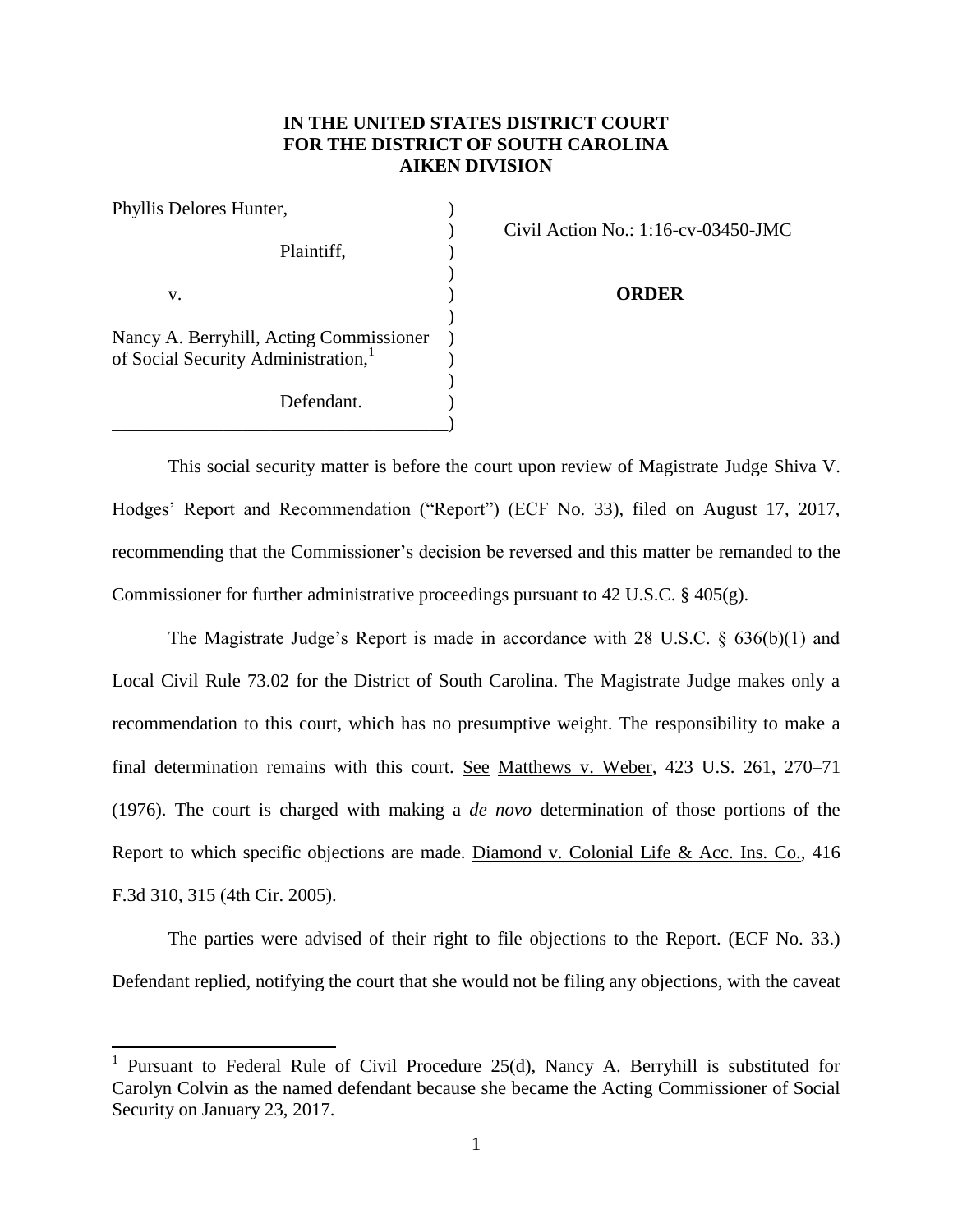that this response should not be construed as a concession by Defendant that her administrative decision denying benefits to Plaintiff was not substantially justified. (ECF No. 36.)

In the absence of objections to the Magistrate Judge's Report, this court is not required to provide an explanation for adopting the recommendation. See Camby v. Davis, 718 F.2d 198, 199 (4th Cir. 1983). Rather, "in the absence of a timely filed objection, a district court need not conduct a *de novo* review, but instead must 'only satisfy itself that there is no clear error on the face of the record in order to accept the recommendation.'" Diamond, 416 F.3d at 315 (quoting Fed R. Civ. P. 72 advisory committee's note). Furthermore, failure to file specific written objections to the Report results in a party's waiver of the right to appeal from the judgment of the District Court based upon such recommendation. 28 U.S.C. § 636(b)(1); Thomas v. Arn, 474 U.S. 140 (1985).

After a thorough review of the Report and the record in this case, the court finds the Report provides an accurate summary of the facts and law and does not contain clear error. The court **ADOPTS** the Magistrate Judge's Report and Recommendation (ECF No. 33) and **REVERSES** and **REMANDS** the Commissioner's decision pursuant to 42 U.S.C. § 405(g) for reexamination of Plaintiff's fibromyalgia diagnosis and the medical opinion evidence in accordance with the Report and the requirements of SSR 12-2p.<sup>2</sup>

<sup>&</sup>lt;sup>2</sup> The court notes that the Magistrate Judge emphasized that it may be necessary for the ALJ to reevaluate Plaintiff's subjective complaints and the lay witness opinions after reexamining her fibromyalgia diagnosis and the medical opinion evidence, and that the ALJ should also admit new evidence because the record shows Plaintiff to be insured for DIB through December 31, 2017. (ECF No. 33.) *See also* Tr. at 12.